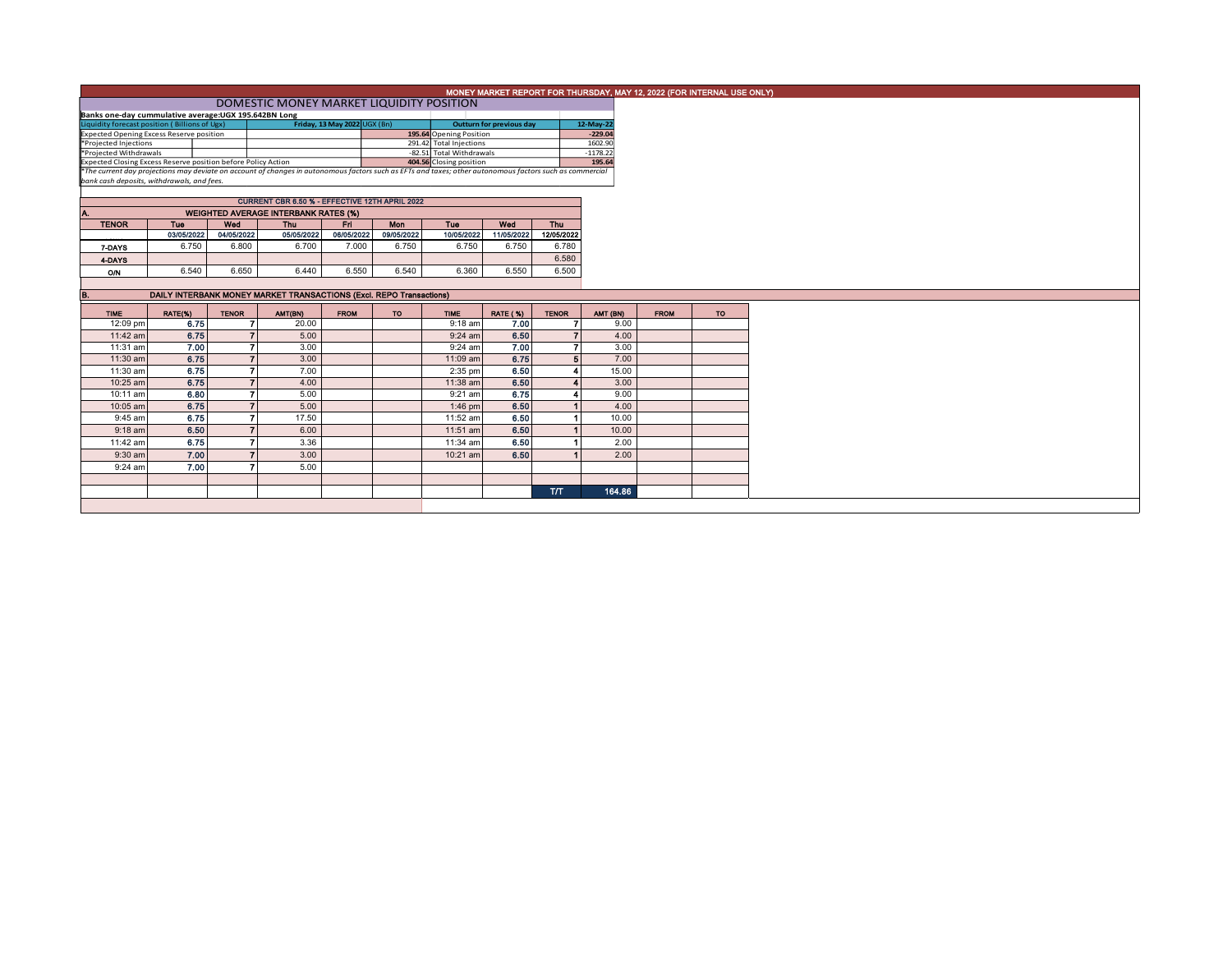| $\frac{C}{9.500}$      |                                                                                       |             | <b>CBR AND THE 7- DAY WAR INTERBANK RATES</b>                                                                                                                                                                                  |                 |                 |                                   |               |                                        |                                                                    |                |             |             |             |              |            |            |            |
|------------------------|---------------------------------------------------------------------------------------|-------------|--------------------------------------------------------------------------------------------------------------------------------------------------------------------------------------------------------------------------------|-----------------|-----------------|-----------------------------------|---------------|----------------------------------------|--------------------------------------------------------------------|----------------|-------------|-------------|-------------|--------------|------------|------------|------------|
| 9.000                  |                                                                                       |             |                                                                                                                                                                                                                                |                 |                 |                                   |               |                                        |                                                                    |                |             |             |             |              |            |            |            |
| 8.500                  |                                                                                       |             |                                                                                                                                                                                                                                |                 |                 |                                   |               |                                        |                                                                    |                |             |             |             |              |            |            |            |
| 8.000                  |                                                                                       |             |                                                                                                                                                                                                                                |                 |                 |                                   |               |                                        |                                                                    |                |             |             |             |              |            |            |            |
| 7.500                  |                                                                                       |             |                                                                                                                                                                                                                                |                 |                 |                                   |               |                                        |                                                                    |                |             |             |             |              |            |            |            |
| 7.000                  |                                                                                       |             | was strictly in the manuscript of the constitution of the manuscript of the constant of the constant of the constant of the constant of the constant of the constant of the constant of the constant of the constant of the co |                 |                 |                                   |               |                                        |                                                                    |                |             |             |             |              |            |            |            |
| 6.500                  |                                                                                       |             |                                                                                                                                                                                                                                |                 |                 |                                   |               |                                        |                                                                    |                |             |             |             |              |            |            |            |
| 6.000                  |                                                                                       |             |                                                                                                                                                                                                                                |                 |                 |                                   |               |                                        |                                                                    |                |             |             |             |              |            |            |            |
| 5.500                  |                                                                                       |             |                                                                                                                                                                                                                                |                 |                 |                                   |               |                                        |                                                                    |                |             |             |             |              |            |            |            |
| 5.000<br>4.500         |                                                                                       |             |                                                                                                                                                                                                                                |                 |                 |                                   |               |                                        |                                                                    |                |             |             |             |              |            |            |            |
| 4.000                  |                                                                                       |             |                                                                                                                                                                                                                                |                 |                 |                                   |               |                                        |                                                                    |                |             |             |             |              |            |            |            |
| 19/04/2022             | 20/04/2022                                                                            | 21/04/2022  | 22/04/2022                                                                                                                                                                                                                     | 25/04/2022      | 26/04/2022      | 27/04/2022                        |               | 28/04/2022                             | 29/04/2022                                                         | 03/05/2022     | 04/05/2022  | 05/05/2022  | 06/05/2022  | 09/05/2022   | 10/05/2022 | 11/05/2022 | 12/05/2022 |
|                        |                                                                                       |             |                                                                                                                                                                                                                                |                 |                 |                                   |               |                                        |                                                                    |                |             |             |             |              |            |            |            |
|                        |                                                                                       |             |                                                                                                                                                                                                                                |                 |                 |                                   |               |                                        |                                                                    |                |             |             |             |              |            |            |            |
|                        |                                                                                       |             |                                                                                                                                                                                                                                |                 |                 |                                   |               |                                        | • Overnight WAR = 7-day WAR - CBR rate - Upper bound - Lower bound |                |             |             |             |              |            |            |            |
|                        |                                                                                       |             |                                                                                                                                                                                                                                |                 |                 |                                   |               |                                        |                                                                    |                |             |             |             |              |            |            |            |
| <b>DATE</b>            | <b>THUR</b>                                                                           | <b>THUR</b> | MONETARY POLICY OPERATIONS MATURITIES PROFILE: (19-MAY- 2022 TO 19-JANUARY- 2023)<br><b>THUR</b>                                                                                                                               | <b>THUR</b>     | <b>THUR</b>     | <b>THUR</b>                       | <b>THUR</b>   | <b>THUR</b>                            | <b>THUR</b>                                                        | <b>THUR</b>    | <b>THUR</b> | <b>THUR</b> | <b>THUR</b> | <b>TOTAL</b> |            |            |            |
|                        | 19-May-22                                                                             | 26-May-22   | 02-Jun-22                                                                                                                                                                                                                      | 09-Jun-22       | 23-Jun-22       | 30-Jun-22                         | 07-Jul-22     | 28-Jul-22                              | 04-Aug-22                                                          | 18-Aug-22      | 10-Nov-22   | 08-Dec-22   | 19-Jan-23   |              |            |            |            |
| <b>REPO</b>            | 494.62                                                                                | $\sim$      | $\sim$                                                                                                                                                                                                                         | $\sim$          | $\sim$          | $\sim$                            | $\sim$        | $\sim$                                 | $\sim$                                                             | $\sim$         | $\sim$      |             | $\sim$      | 494.62       |            |            |            |
| <b>REV REPO</b>        | $\sim$                                                                                | $\sim$      | $\sim$                                                                                                                                                                                                                         | $\sim$          | $\sim$          | $\sim$                            | $\sim$        | $\sim$                                 | $\sim$                                                             | $\sim$         | $\sim$      |             | $\sim$      |              |            |            |            |
| <b>BOU BILL/DEPO A</b> | $\sim$                                                                                | 70.60       | 304.20                                                                                                                                                                                                                         | 497.37          | 69.70           | 26.03                             | 73.14         | 41.06                                  | 33.00                                                              | 26.60          | 15.00       | 22.13       | 12.57       | 1,191.40     |            |            |            |
| <b>TOTALS</b>          | 494.62                                                                                | 70.60       | 304.20                                                                                                                                                                                                                         | 497.37          | 69.70           | 26.03                             | 73.14         | 41.06                                  | 33.00                                                              | 26.60          | 15.00       | 22.13       | 12.57       | 1.686.02     |            |            |            |
|                        |                                                                                       |             | Total O/S Deposit Auction & BOU Bill balances held by BOU up to 19 JANUARY 2023: UGX 1,191 BN                                                                                                                                  |                 |                 |                                   |               |                                        |                                                                    |                |             |             |             |              |            |            |            |
|                        |                                                                                       |             | Total O/S Repo, Reverse Repo, BOU Bill balances held by BOU: UGX 1,686 BN                                                                                                                                                      |                 |                 |                                   |               |                                        |                                                                    |                |             |             |             |              |            |            |            |
|                        | (EI) STOCK OF TREASURY SECURITIES                                                     |             |                                                                                                                                                                                                                                |                 | EID             | MONETARY POLICY MARKET OPERATIONS |               |                                        |                                                                    |                |             |             |             |              |            |            |            |
|                        | LAST TBIILS ISSUE DATE: 11-MAY-2022                                                   |             |                                                                                                                                                                                                                                |                 |                 |                                   |               | (VERTICAL REPOS, REV-REPOS & BOU BILL) |                                                                    |                |             |             |             |              |            |            |            |
|                        | On-the-run O/S T-BILL STOCKs (Bns-UGX)                                                |             | 5.886.21                                                                                                                                                                                                                       | 13/05/2022      | OMO             | <b>ISSUE DATE</b>                 | <b>AMOUNT</b> | <b>WAR</b>                             | <b>RANGE</b>                                                       | <b>TENOR</b>   |             |             |             |              |            |            |            |
|                        | On-the-run O/S T-BONDSTOCKs(Bns-UGX)                                                  |             | 23,621.36                                                                                                                                                                                                                      | 13/05/2022 REPO |                 | 19-Apr                            | 182.00        | 6.500                                  |                                                                    |                |             |             |             |              |            |            |            |
|                        | TOTAL TBILL & TBOND STOCK- UGX                                                        |             | 29,507.58                                                                                                                                                                                                                      |                 | <b>REPO</b>     | 22-Apr                            | 195.00        | 6.500                                  |                                                                    |                |             |             |             |              |            |            |            |
| O/S=Outstanding        |                                                                                       |             |                                                                                                                                                                                                                                |                 | <b>REPO</b>     | 25-Apr                            | 195.00        | 6.500                                  |                                                                    |                |             |             |             |              |            |            |            |
| <b>MATURITY</b>        | <b>TOTAL STOCK</b>                                                                    | YTM (%)     | <b>CHANGE IN</b>                                                                                                                                                                                                               |                 | <b>REPO</b>     | 26-Apr                            | 172.00        | 6.500                                  |                                                                    |                |             |             |             |              |            |            |            |
|                        | (BN UGX)                                                                              | AT CUT OFF* | YTM (+/-)                                                                                                                                                                                                                      |                 | <b>REPO</b>     | 27-Apr                            | 189.00        | 6.500                                  |                                                                    |                |             |             |             |              |            |            |            |
| 91                     | 106.61                                                                                | 6.601       | 0.100                                                                                                                                                                                                                          |                 | <b>REPO</b>     | 28-Apr                            | 305.00        | 6.500                                  |                                                                    | $\overline{7}$ |             |             |             |              |            |            |            |
| 182                    | 368.96                                                                                | 8.489       | 0.357                                                                                                                                                                                                                          |                 | <b>BOU BILL</b> | 28-Apr                            | 50.03         | 6.906                                  |                                                                    | 28             |             |             |             |              |            |            |            |
| 364                    | 5.410.64                                                                              | 9.180       | $-0.410$                                                                                                                                                                                                                       |                 | <b>BOU BILL</b> | 28-Apr                            | 68.95         | 7.103                                  |                                                                    | 56             |             |             |             |              |            |            |            |
| 2YR                    | 595.21                                                                                | 11.000      | 1.000                                                                                                                                                                                                                          |                 | <b>REPO</b>     | 04-May                            | 126.00        | 6.500                                  |                                                                    |                |             |             |             |              |            |            |            |
| 3YR                    | $\sim$                                                                                | 12.090      | $-1.010$                                                                                                                                                                                                                       |                 | <b>REPO</b>     | 05-May                            | 579.00        | 6.500                                  |                                                                    | $\overline{7}$ |             |             |             |              |            |            |            |
| 5YR                    | 1.119.91                                                                              | 14,390      | 1.390                                                                                                                                                                                                                          |                 | <b>BOU BILL</b> | 05-May                            | 292.63        | 6.998                                  |                                                                    | 28             |             |             |             |              |            |            |            |
| 10YR                   | 10,689.66                                                                             | 14.000      | 0.261                                                                                                                                                                                                                          |                 | <b>BOU BILL</b> | 05-May                            | 25.75         | 7.103                                  |                                                                    | 56             |             |             |             |              |            |            |            |
| 15YR                   | 9,181.69                                                                              | 14.390      | $-1.510$                                                                                                                                                                                                                       |                 | <b>BOU BILL</b> | 05-May                            | 40.38         | 7.348                                  |                                                                    | 84             |             |             |             |              |            |            |            |
| <b>20YR</b>            | 2.034.90                                                                              | 15.900      | 0.400                                                                                                                                                                                                                          |                 | <b>REPO</b>     | 06-May                            | 234.00        | 6.500                                  |                                                                    |                |             |             |             |              |            |            |            |
|                        | Cut OFF is the lowest price/ highest yield that satisfies the auction awarded amount. |             |                                                                                                                                                                                                                                |                 | <b>REPO</b>     | 09-May                            | 354.00        | 6.500                                  |                                                                    |                |             |             |             |              |            |            |            |
|                        |                                                                                       |             |                                                                                                                                                                                                                                |                 | <b>REPO</b>     | 10-May                            | 280.00        | 6.500                                  |                                                                    |                |             |             |             |              |            |            |            |
|                        |                                                                                       |             |                                                                                                                                                                                                                                |                 | <b>REPO</b>     | 12-May                            | 494.00        | 6.500                                  |                                                                    |                |             |             |             |              |            |            |            |

12-May - 494.00 6.500<br>12-May - 280.32 6.998 800 BILL 12-May 280.32 6.998 28<br>BOU BILL 12-May 24.82 7.109 56 BOU BILL 12-May - 24.82 7.109 56 BOU BILL 12-May - 11.87 8.500 252

WAR-Weighted Average Rate